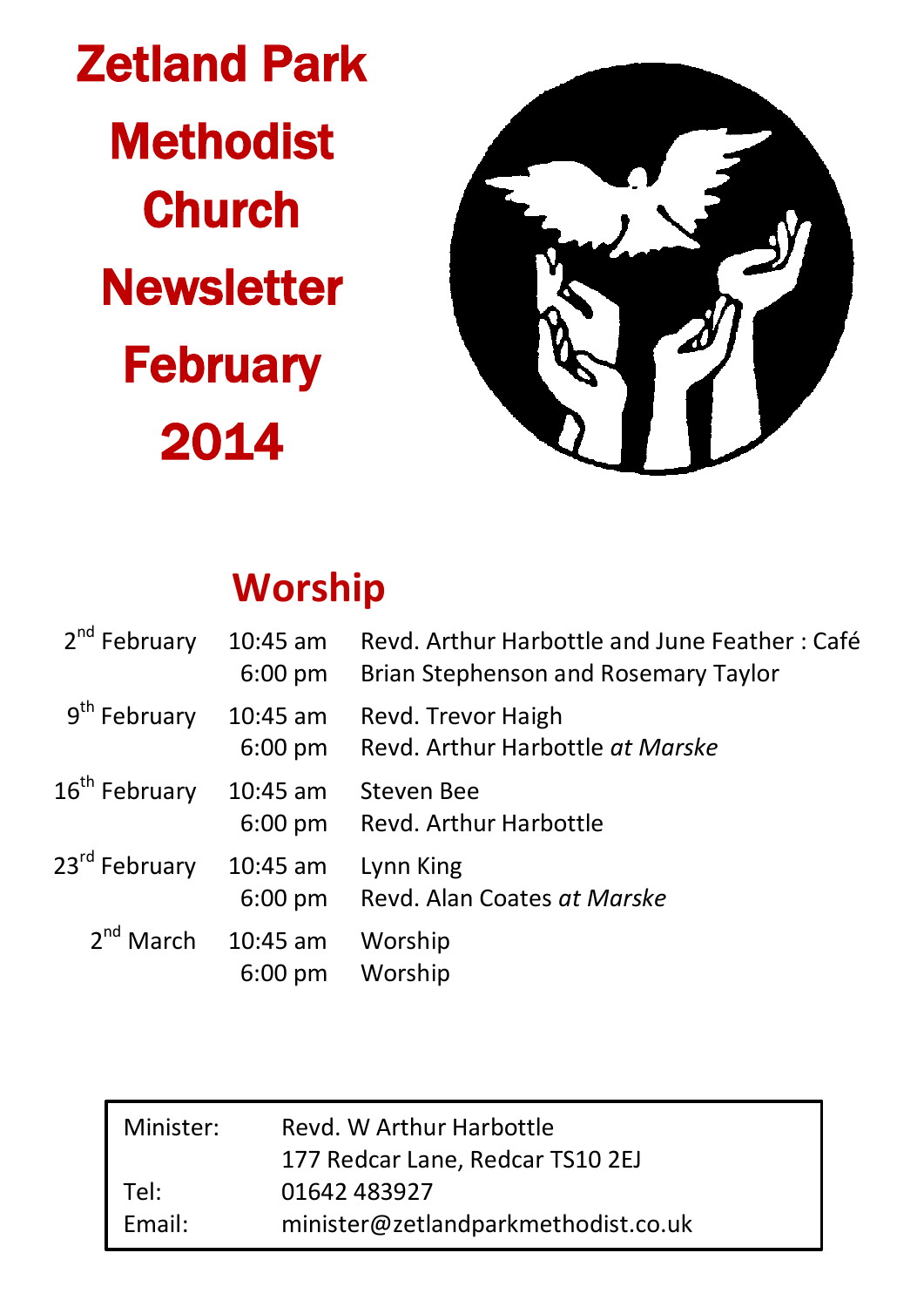As I have just finished writing the pastoral letter for the next Circuit Plan I shall not push my luck by trying to find something different to say here! However, I will use the opportunity to talk briefly about forthcoming services, and two things in particular, which will almost certainly draw comment if not properly explained.

It can often be between six and twelve months before we make a particular Circuit Plan that a Minister is already booking in dates for "specials" of one sort or another! For some reason every spring seems to be very popular for Baptisms and this one is no exception. As more get booked in around those dates already committed, life can become very complicated. The Pilgrimage to the Holy Land and then my Sabbatical (which together "take out" the last three Sundays in May) have made it no easier this year! However, it was a last minute change of a date for a Baptism (the necessity for which was beyond reasonable control) that has meant that services I am taking at Marske and Zetland Park are each lumped into close groups of consecutive Sundays rather than being well spaced out as we try to achieve.

The other change from the normal rotation of services is on Sunday evenings. There is a new Lent Course based the film "Les Miserables" which requires the ability to view extracts from the film and the opportunity to discuss it. Marske Chapel is better equipped than any other for this purpose. As I would like to use this course on Sunday evenings throughout Lent, all evening services will take place at Marsks (except for the two interrupting Circuit Services) from the beginning of March until Palm Sunday. However, to make it up to Zetland Park I have put all evening services after Easter (except for the joint one at Saltburn) at Zetland Park (Newcomen having dropped out of the regular rotation some months ago).

Though I am sure, human nature being what it is, that someone will be less than enthusiastic because we have dared to do things differently from normal, I am hoping that the vast majority will see the change as allowing new opportunities and embrace them enthusiastically.

Blessings

Arthur

#### **Shoe Boxes**

I am always collecting empty shoeboxes and small cuddly toys for Shoebox Appeal. **Smiles** Books (any sort, old or new), CDs and DVDs for Smiles; there is a box in foyer. Thank you for all your continued support. Jenny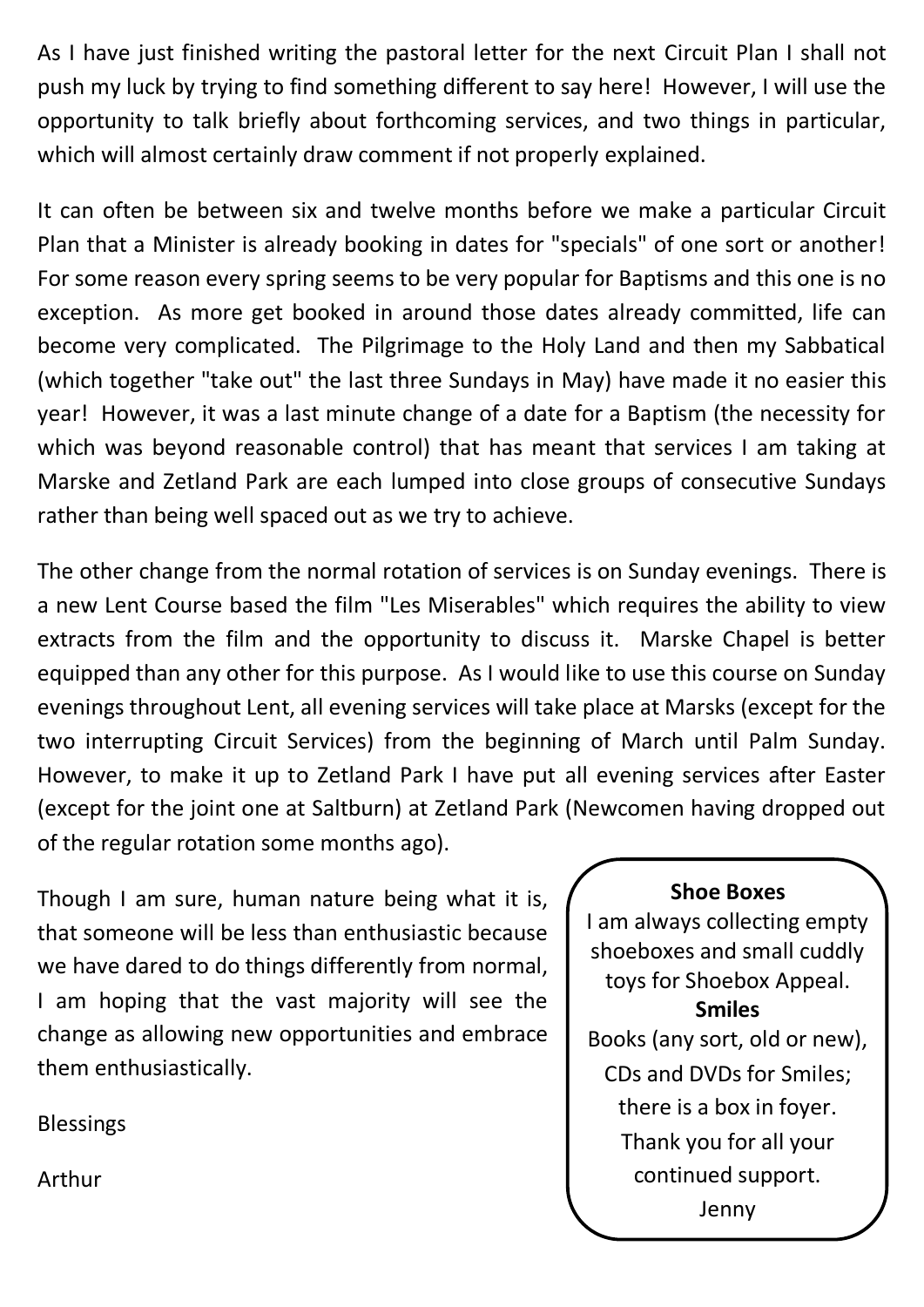| <b>Future Events</b> |                          |                    |                                                            |  |  |  |
|----------------------|--------------------------|--------------------|------------------------------------------------------------|--|--|--|
| February             | Friday 21 <sup>st</sup>  | 6 pm               | <b>Tasty Tatties Tarts and Teasers</b>                     |  |  |  |
| April                | Friday 11 <sup>th</sup>  |                    | <b>Evening Meal for Easter</b><br>(details to be arranged) |  |  |  |
| June                 | Wednesday                | 6 pm               | 11 <sup>th</sup> Network Dinner                            |  |  |  |
| July                 | Saturday 5 <sup>th</sup> | 4 pm               | Afternoon Tea with Barry<br>playing Piano and Keyboard     |  |  |  |
| September            | Friday 5 <sup>th</sup>   | 6 pm               | Beetle Drive with Pie and Peas                             |  |  |  |
| September            | Friday 26 <sup>th</sup>  | $10 am -$<br>11:30 | <b>McMillan Coffee Morning</b>                             |  |  |  |
| September            | Monday 29 <sup>th</sup>  | 6 pm               | Harvest Supper                                             |  |  |  |

## **Thursday @Church**

Thursday @ Church is an opportunity to discuss, ask and respond to questions. Everyone is welcome and you do not need to commit to the whole series, simply come as and when you can. All meetings start at 7.30p.m., in Church and finish by 9 p.m.

Over the coming weeks we will continue to read John's Gospel and use resources produced by Scripture Union. The table below gives the dates and information on the sessions. The booklet which goes with the series is entitled 'Meet Jesus'. Most sessions will be led by June Feather.

| Date            | <b>Passages</b>                     | <b>Theme</b>      |
|-----------------|-------------------------------------|-------------------|
| 6 February 2014 | John's Gospel:<br>chapter 18 and 19 | Pilate            |
| 20 February     | John's Gospel:<br>chapter 20 and 21 | Resurrection body |